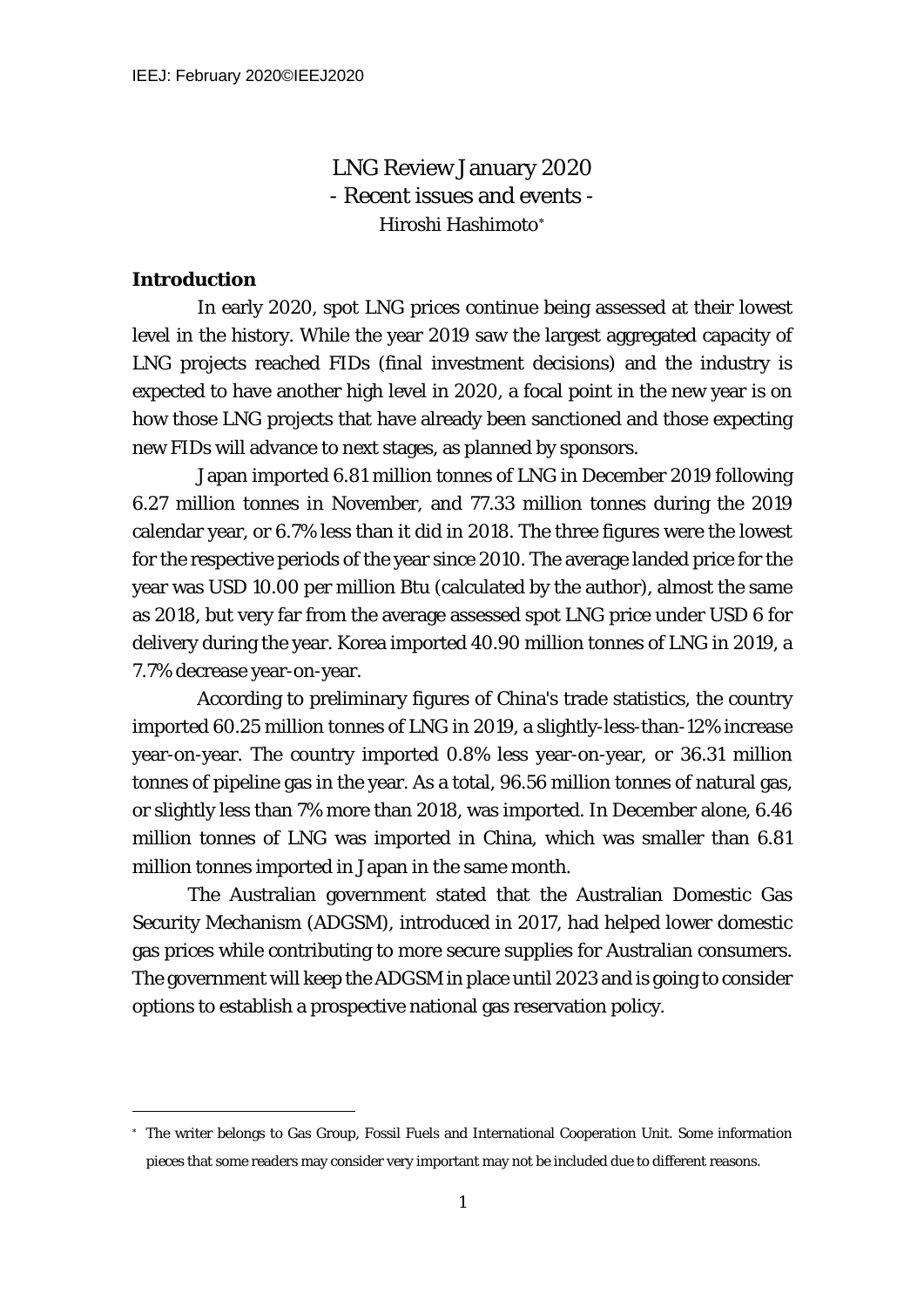### **[Asia Pacific]**

According to Japan's customs statistics, the country imported 6.81 million tonnes of LNG in December 2019 following 6.27 million tonnes in November, and 77.33 million tonnes during the 2019 calendar year, or 6.7% less than it did in 2018. The three figures were the lowest for the respective periods of the year since 2010.

Tokyo Gas opened its fourth hydrogen refuelling station, capable of refuelling 20 fuel-cell (FC) buses per day. The city-gas processed at the station will be carbon neutral.

Chugoku Electric Power received at its Yanai terminal its first LNG cargo from the Sabine Pass project in the United States at sold by Total Gas and Power.

Saibu Gas shipped 15 ISO tank containers of LNG, totalling 27 tonnes, from its Hibiki LNG terminal to China's JUSDA Energy Technology (Shanghai) Co., Ltd. On trial basis.

According to figures of Korea's trade statistics, the country imported 40.90 million tonnes of LNG in 2019, a 7.7% decrease year-on-year. Korea Gas Corporation (KOGAS) introduces new pricing for power generators as part of its efforts to ensure stable supply and provide more options to its customers, the company said. The company will charge different prices to generators through negotiations. The change will apply to power utilities whose contracts with KOGAS have expired, as well as to new entrants who are set to enter the gas power market from January 2022, KOGAS said.

Tokyo Gas Engineering Solutions (TGES), Mitsui & Co., and Gulf Energy Development Public Company Limited jointly established Bangkok Smart Energy Company Limited, and will partner with One Bangkok Co., Ltd., a TCC group company, to invest in a district cooling and power distribution business in Thailand.

Cambodian Natural Gas and China's CNOOC Gas Power Group teamed up in importing LNG in containers to Cambodia.

According to NDRC (National Development and Reform Commission), China's natural gas production and consumption during 2019 were respectively 177.7 bcm and 306.7 bcm, increasing year-on-year by 11.5% and 9.4%, compared to growth in consumption by 18% in 2018, by 15% in 2017, and by 7% in 2016. The country's shale gas production apparently increased by 40% to 15.7 bcm in 2019. According to preliminary figures of China's trade statistics, the country imported 60.25 million tonnes of LNG in 2019, a slightly-less-than-12% increase year-on-year. The country imported 0.8% less year-on-year, or 36.31 million tonnes of pipeline gas in the year. As a total, 96.56 million tonnes of natural gas, or slightly less than 7% more than 2018, was imported. In December alone, 6.46 million tonnes of LNG was imported in China, only slightly smaller than 6.81 million tonnes in Japan in the month.

Cosco Shipping Energy Transportation signed a supplemental agreement with Dalian Shipbuilding Industry to upgrade a VLCC to LNG power.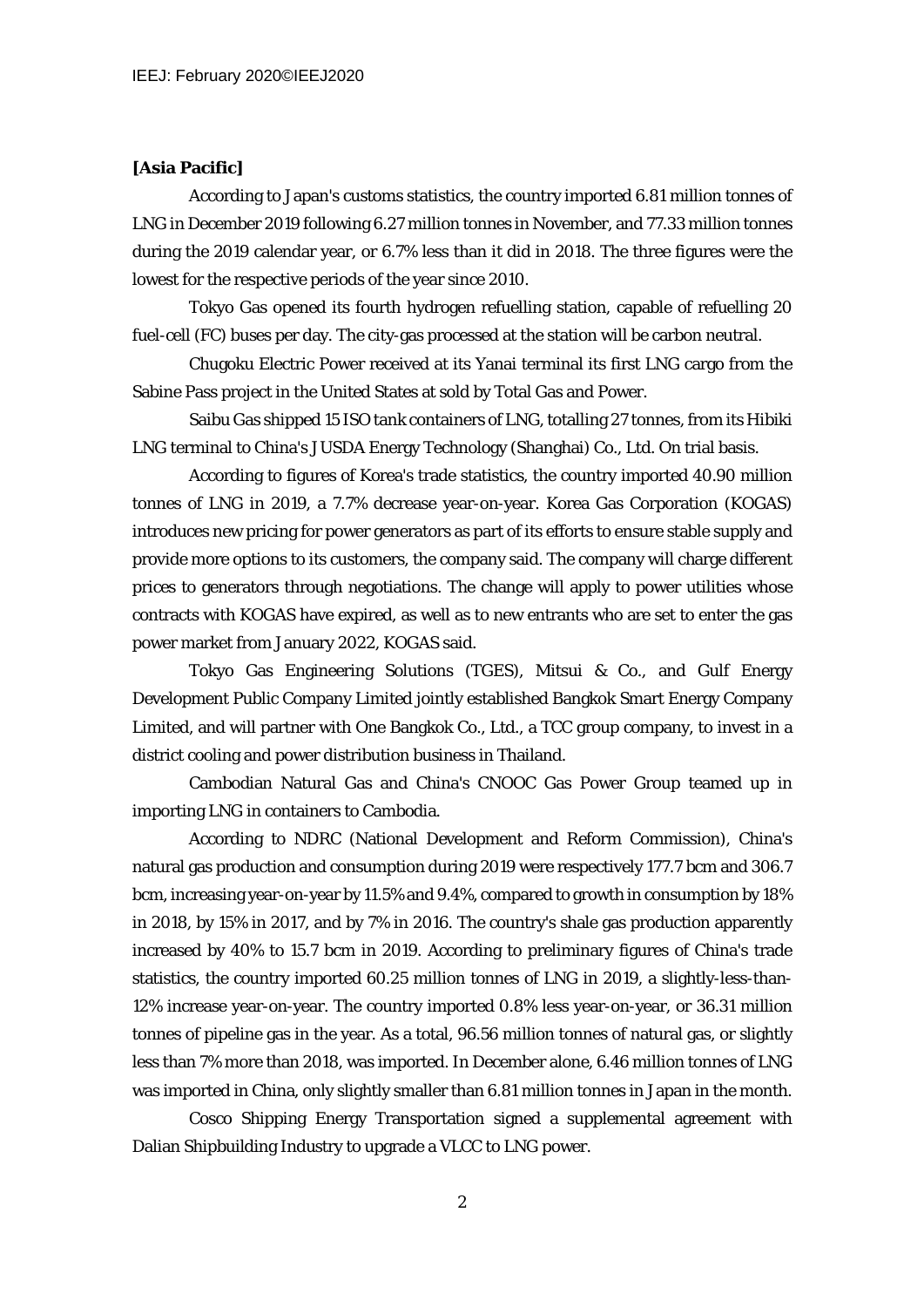The Mundra LNG terminal, India's fifth and Gujarat's third, received its first LNG cargo from Qatar. The terminal is developed by Gujarat Government-run companies (75%) and Adani Group (25%). GAIL hired specialised trucks to transport imported LNG from Dahej in Gujarat to Bhubaneshwar in Odisha. India is expected to launch the 11th city gas licensing round soon, country's petroleum and natural gas minister said.

Excelerate Energy and Engro Elengy Terminal Limited (EETL) signed a Heads of Agreement (HOA) for the expansion of the terminal in Port Qasim, Pakistan. Excelerate will exchange its existing floating storage and regasification unit (FSRU) *Exquisite* with a newbuild, *Hull 2477*, under construction at Daewoo Shipbuilding and Marine Engineering (DSME) shipyard. *Hull 2477* will increase send-out capacity by more than 150 million cubic feet per day (1.13 million tonnes per year) and increase its LNG storage capacity from 150,900 m3 to 173,400 m3. Excelerate will take delivery of *Hull 2477* in April 2020, and EETL projects beginning expanded operations before winter 2020. The terminal, Pakistan's first, began operations in March 2015. EETL is a joint venture between Engro Corporation and Royal Vopak of the Netherlands. In September 2019, Excelerate and Maran Gas Maritime (MGM) signed a five-year bareboat charter agreement for *Hull 2477*. Excelerate has the option to purchase the FSRU at any time during the duration of the contract.

Qatargas delivered the first Q-Flex cargo of LNG to the 'SUMMIT LNG' floating storage and regasification unit (FSRU) offshore Bangladesh.

The Australian government said that the Australian Domestic Gas Security Mechanism (ADGSM) had helped lower domestic gas prices while contributing to more secure gas supplies for Australian consumers. Short term gas prices have fallen 46% between February 2017 and December 2019. However, the review recognised that some longer-term price offers remain high. Therefore, the government will keep the ADGSM in place until its scheduled end in 2023. In addition, the government is going to work with states and territories to consider options to establish a prospective national gas reservation policy.

Western Australia's Environmental Protection Authority (EPA) has recommended approval for the State component of a gas pipeline, part of the Scarborough Gas Field Project.

Malaysia's PETRONAS LNG signed a Heads of Agreement (HOA) with Shenergy to supply 1.5 million tonnes per year of LNG to its Wuhaogou terminal in China for 12 years starting from 2022. The deal also involves a shipping collaboration to construct and charter new mid-sized LNG vessels.

#### **[North America]**

Natural gas exports from the United States reached new highs in 2019. New LNG export facilities came online in 2019: the first train at Cameron LNG; the first and second at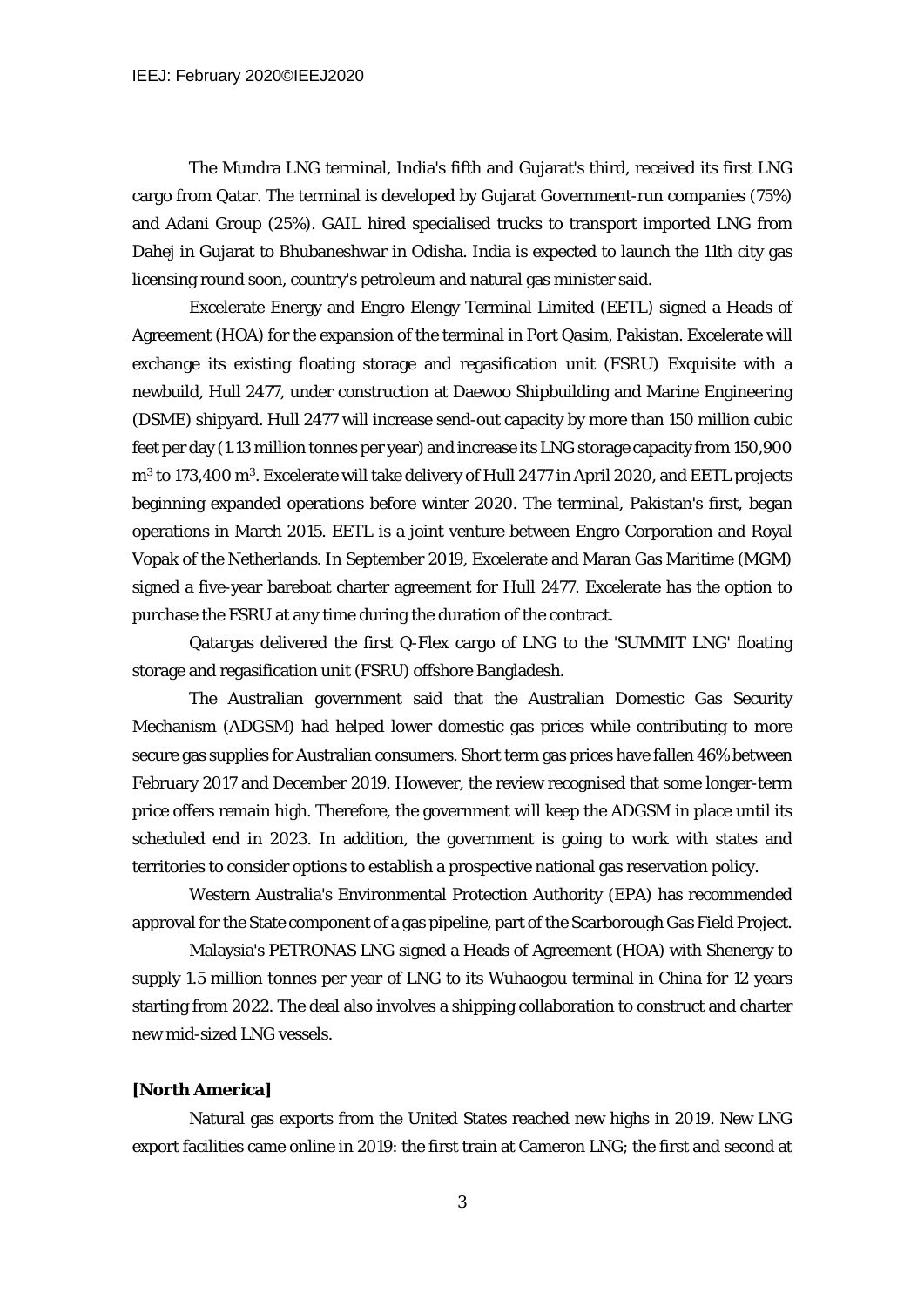Freeport LNG; and the first five Moveable Modular Liquefaction System (MMLS) units at Elba Island. Natural gas production reached new highs in 2019. Substantial new pipeline capacity supported the increased production. At the beginning of 2020, working natural gas stocks stood 20% more than a year ago and 2% more than the five-year (2015 - 19) average. Henry Hub prices were the lowest they have been at the start of the year in a decade.

According to SHORT-TERM ENERGY OUTLOOK, EIA estimates that dry natural gas production in the United States will average 94.7 billion cubic feet per day (Bcf/d) (719 million tonnes per year) in 2020, up 2.9% from 2019. Dry natural gas production set a new record in 2019, averaging 92.0 Bcf/d. In 2021, EIA's forecast production declines by 0.7% to an average of 94.1 Bcf/d.

The U.S. Department of Energy (DOE) has released its response to public comments on its 19 September 2019 report *Life Cycle Greenhouse Gas Perspective on Exporting Liquefied Natural Gas from the United States: 2019 Update ("LCA GHG Update")*. DOE's response concludes that the "*LCA GHG Update*, combined with the observation that many LNG-importing nations rely heavily on fossil fuels for electric generation, suggest that exports of U.S. LNG may decrease global GHG emissions. . . the *LCA GHG Update* is both fundamentally sound and supports the proposition that exports of LNG from the lower-48 states will not be inconsistent with the public interest. . . DOE will consider each pending and future non-FTA application as required under the NGA and NEPA, based on the administrative record compiled in each individual proceeding."

The White House and its Council on Environmental Quality (CEQ) unveiled amendments to the scope of NEPA regulations, including plans to scrap the analysis of cumulative impacts and those effects deemed to arise as an indirect consequence of a project. The proposed amendments include a one-year time limit for environmental assessments (EAs) and a two-year limit for environmental impact statements (EISs).

Based on information distributed by the Department of Energy (DOE), the United States exported 3.93 million tonnes of bulk LNG in November 2019 and 33.21 million tonnes during the first eleven months of the year, a 66% year-on-year increase.

Cameron LNG requested that FERC grant a 72-month extension of time, until 5 May 2026, to construct and place into service the Expansion Project facilities. The JV Partners anticipate that a final investment decision (FID) could be reached with respect to the Cameron LNG Expansion Project by the middle of 2021.

Sempra Energy and Saudi Aramco announced an Interim Project Participation Agreement (IPPA) for the Port Arthur LNG project in Texas. The companies signed a heads of agreement (HOA) in May 2019 for the purchase of 5 million tonnes per year of LNG and a 25% equity investment in the project.

4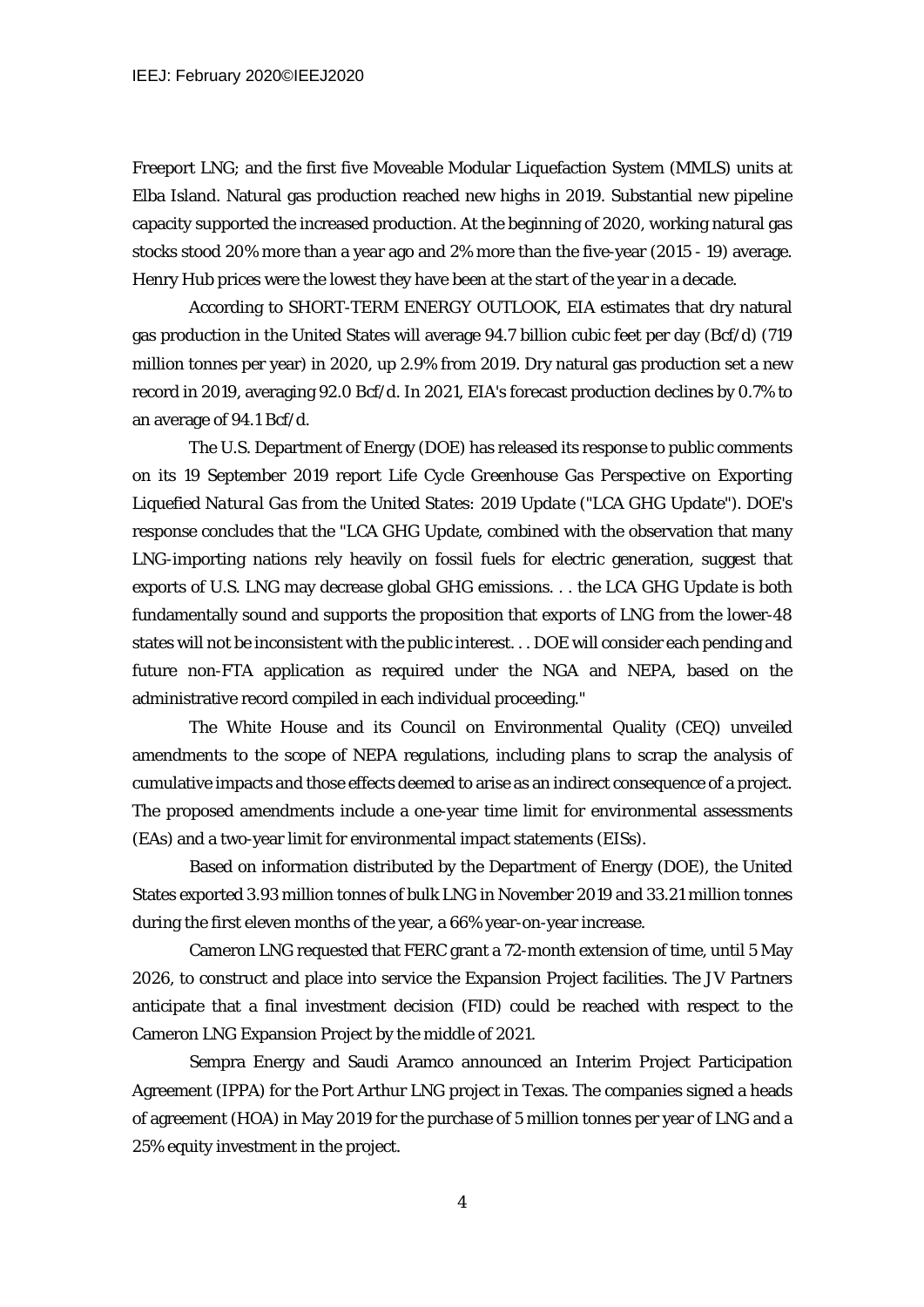Freeport LNG Train 2 began commercial operation, while Train 3 remains on track for a commercial start date in May. Osaka Gas offered two LNG cargoes from the Freeport LNG project for delivery into Europe later in the year. Buckeye Partners, L.P. announced that the IFM Global Infrastructure Fund (IFM GIF) has contributed its 57.6% equity interest in Freeport LNG Development, L.P.'s Train 2 into Buckeye.

McDermott announced that it has the support of more than two-thirds of all its funded debt creditors for a restructuring transaction that will equitize nearly all the Company's funded debt. The restructuring transaction will be implemented through a prepackaged Chapter 11 process.

FERC issued an order authorizing Kinder Morgan affiliates Elba Liquefaction and Southern LNG Companies to commence service for LNG export activities from the Moveable Modular Liquefaction System No. 4. Meanwhile, Kinder Morgan said that it is unlikely to develop the Gulf LNG export project in the near future.

Annova LNG announced that it has signed a Precedent Agreement with Enbridge affiliate Valley Crossing Pipeline, LLC (VCP), providing transportation for its proposed 6.5 tonnes per year LNG facility in Brownsville, Texas. Annova LNG is scheduled to commence commissioning in 2024 and commercial operations in early 2025.

Eagle LNG selected Matrix Service for the engineering, procurement, fabrication and construction of the Jacksonville LNG Export Facility. The facility will have a production capacity of approximately 1.65 million LNG-gallons per day (1 million tonnes per year) with a marine terminal and truck-loading capabilities. Eagle LNG received both FERC authorization and DOE LNG export approvals for the facility in late 2019.

Edge LNG has been selected by an undisclosed producer to capture and liquefy gas at its stranded wells in Tioga County in the Marcellus basin. Edge LNG will deploy its mobile, truck-delivered LNG equipment clusters to the well site.

Attorneys general from 16 states, including New York, California, and Maryland, filed comments with the Department of Transportation's Pipeline and Hazardous Materials Safety Administration (PHMSA) opposing the administration's proposal to authorize shipments of LNG by rail.

#### **[Middle East]**

The Sharjah National Oil Corporation (SNOC) and ENI announced a successful new discovery of natural gas and condensate onshore at the Mahani field in Sharjah. The discovery represents the first onshore discovery of gas in the Emirate since the early 1980's.

Bahrain LNG completed the mechanical construction and commissioning of the Terminal. The FSU Bahrain Spirit can redeploy on short-term trade.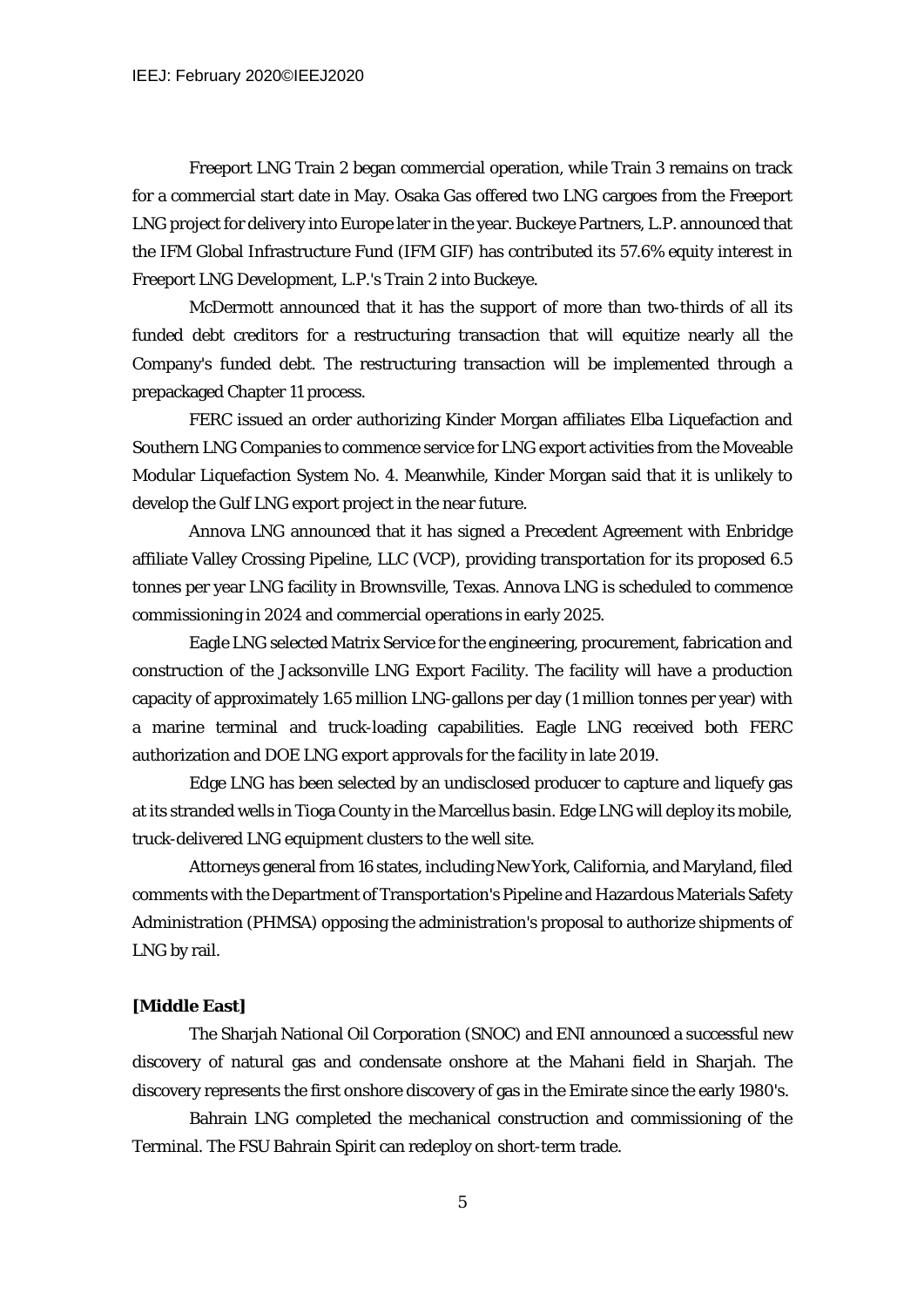Qatar Petroleum (QP) and Kuwait Petroleum Corporation (KPC) entered into a longterm Sale and Purchase Agreement for the supply of up to 3 million tonnes per year of LNG for 15 years to Kuwait. Deliveries to Kuwait's new LNG receiving terminal at Al-Zour Port will commence in 2022.

India's Oil Minister said the country needs to look into the pricing mechanism of existing long-term gas supply contracts with Qatar. Qatar's energy minister said while Qatar is not willing to renegotiate prices under its LNG contracts with India, Qatar is willing to supply more volumes of LNG to India.

Noble Energy provided an update on the startup of the Leviathan natural gas field, offshore Israel. First gas sales from Leviathan commenced on 31 December 2019. Natural gas sales have been established to Israel, Jordan, and Egypt. Gas sales to Jordan began on 1 January 2020, with gas exports to Egypt beginning on 15 January. Gas sales into Egypt are utilizing the EMG Pipeline as planned.

#### **[Africa]**

The Nigeria Liquefied Natural Gas Limited (NLNG) and Total Gas and Power (TGP) sealed a 10-year sales and purchase agreement (SPA) for 1.5 million tonnes per year of remarket volumes from NLNG's Trains 1, 2 and 3.

Eni signed a new long-term contract for the purchase of 1.5 million tonnes per year of LNG from the existing Trains 1, 2 and 3 of Nigeria LNG Limited (NLNG), in addition to 1.1 million tonnes executed in December 2019, allowing Eni to increase its global LNG portfolio starting from 2021.

The Government of Senegal granted the Exploitation Authorisation for the Sangomar Field Development. The Development concept is a stand-alone floating production storage and offloading (FPSO) facility of a production capacity of 100,000 bbl/day, with first oil is targeted in early 2023. The joint venture comprises Woodside Energy, Capricorn Senegal (a subsidiary of Cairn Energy PLC), FAR Ltd and Petrosen (the Senegal National Oil Company).

#### **[Europe / Russia]**

The first live pilot to inject zero carbon hydrogen into a gas network is operational in the United Kingdom. The HyDeploy demonstration is injecting up to 20% (by volume) of hydrogen into Keele University's existing natural gas network, feeding 100 homes and 30 faculty buildings. The 20% hydrogen blend is the highest in Europe, together with a similar project being run by Engie in France.

France recorded an 87% increase in LNG inflows to 219 TWh (14.49 million tonnes), the highest in the last 10 years. Following Elengy's call for subscriptions in February 2019 for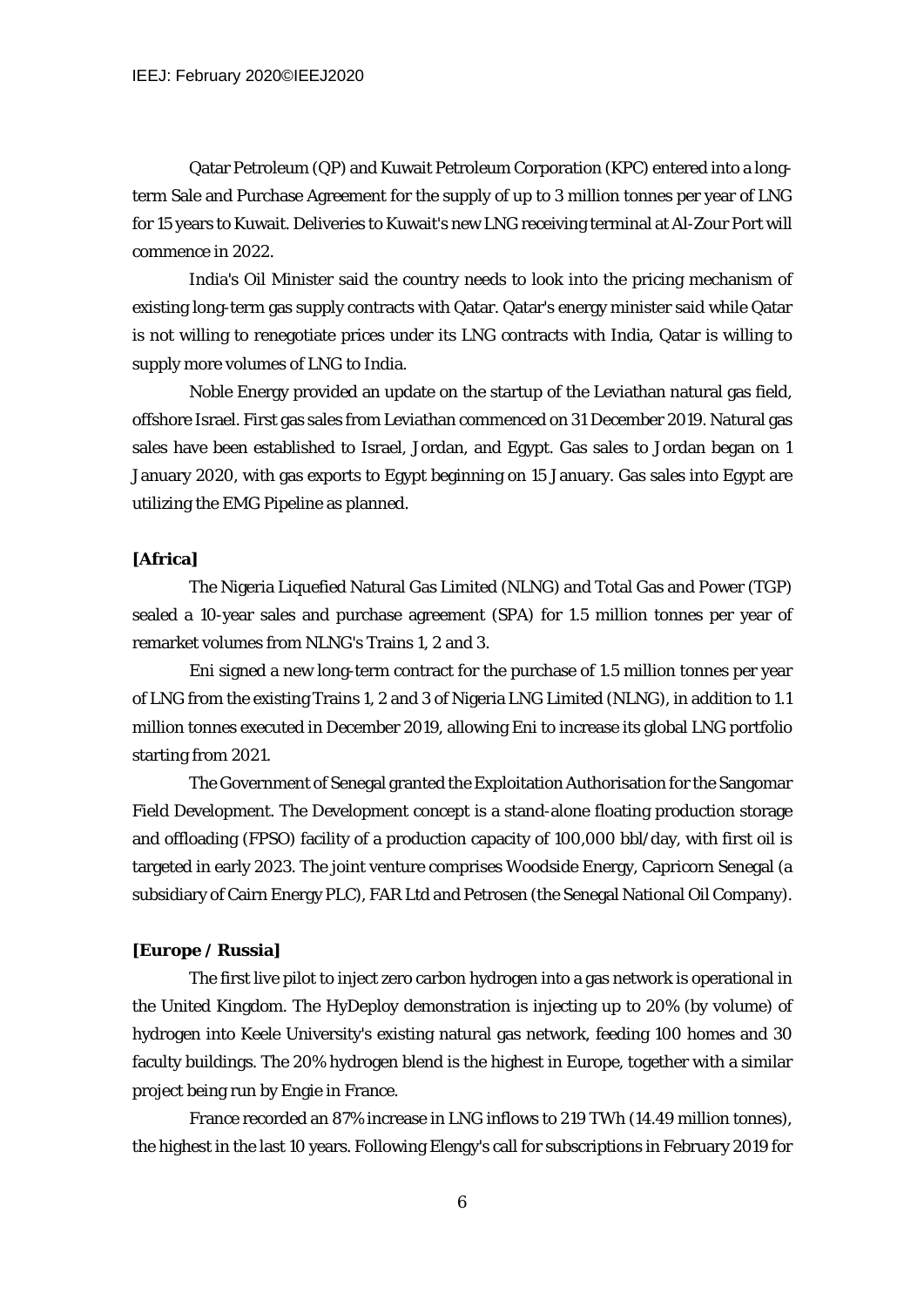capacity at the Fos Tonkin terminal post 2020 (Open Season Fos 2021), the company announced the terminal will continue operating the site until 2028. The proposed regasification capacity has been entirely booked, i.e. 1.5 bcm per year. This commitment has enabled Elengy to take the investment decision needed to extend the site's activity beyond 2020. In addition to the unloading and loading of LNG tankers, the terminal can offer the reloading of bunkering vessels. The company is working on the development of the loading capacities for small LNG vessels. In the future, Fos Tonkin could also become a loading point for trains to supply LNG intermediate storage sites.

Norway's Equinor launched new climate ambitions to reduce the absolute greenhouse gas emissions from its operated offshore fields and onshore plants in Norway with 40% by 2030, 70% by 2040 and to near zero by 2050. Gassco's report on transporting more gas from Barents Sea South assessed alternatives including enhanced capacity for the Melkøya gas liquefaction facility or more pipeline capacity.

Denmark's Ørsted decided to become a carbon neutral company by 2025. Ørsted also set a target to achieve carbon neutrality across the company's entire carbon footprint by 2040.

Pavilion Energy completed the transaction to acquire Iberdrola's portfolio of LNG and gas assets, to launch its Europe operations. From its new European headquarters in Madrid, Pavilion Energy commenced LNG trading operations and natural gas supplies into United Kingdom and Spain.

Greece's Gastrade launched the second phase of the Market Test for the Alexandroupolis FSRU Project. Companies that have already expressed interest in the first phase are eligible to submit binding offers. The guidelines also set out the terms under which new interested participants are allowed to enter the second phase. In the first phase, 20 companies submitted Expressions of Interest for up to 12.2 billion cubic meters (bcm) per year of reserved regasification capacity, surpassing the technical capacity of 5.5 bcm per year. The commercial operation date is planned for Q3 2022. The project is included in the European Union list of Projects of Common Interest. In December 2019, Greek gas company DEPA and Gastrade signed a final agreement for the acquisition of a 20% share in Gastrade by DEPA. In January 2020, Bulgartransgaz, the Bulgarian gas transportation company, concluded terms of an agreement for a 20% participation.

DEPA and the European Investment Bank (EIB) signed an agreement to finance with up to  $\epsilon$ 20 million the construction of a new LNG bunkering vessel. The 3,000 m<sup>3</sup> vessel will be supplied with LNG at Revithoussa LNG terminal.

TurkStream pipeline opening ceremony was held. The pipeline in the Black Sea has two strings with a combined throughput capacity of 31.5 bcm. The first string will deliver gas to Turkey, while the second string is intended for gas transit to Southeast Europe.

7